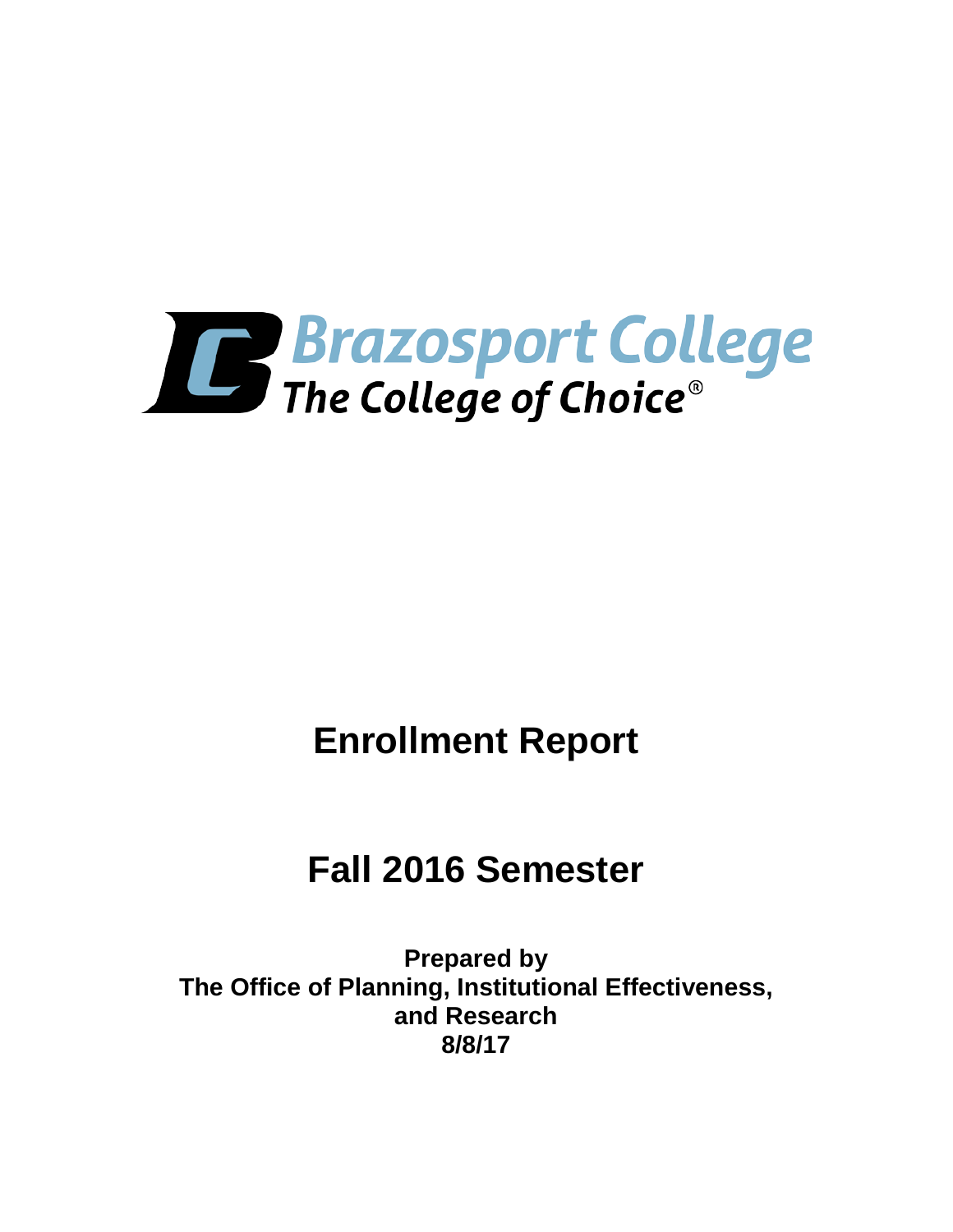# **Enrollment Report – Fall 2016 Table of Contents**

| Table 14A Enrollment by Department / Technical Program Page 7 |  |
|---------------------------------------------------------------|--|
| Table 14B Enrollment by Department / Academic ProgramPage 8   |  |
|                                                               |  |
|                                                               |  |
|                                                               |  |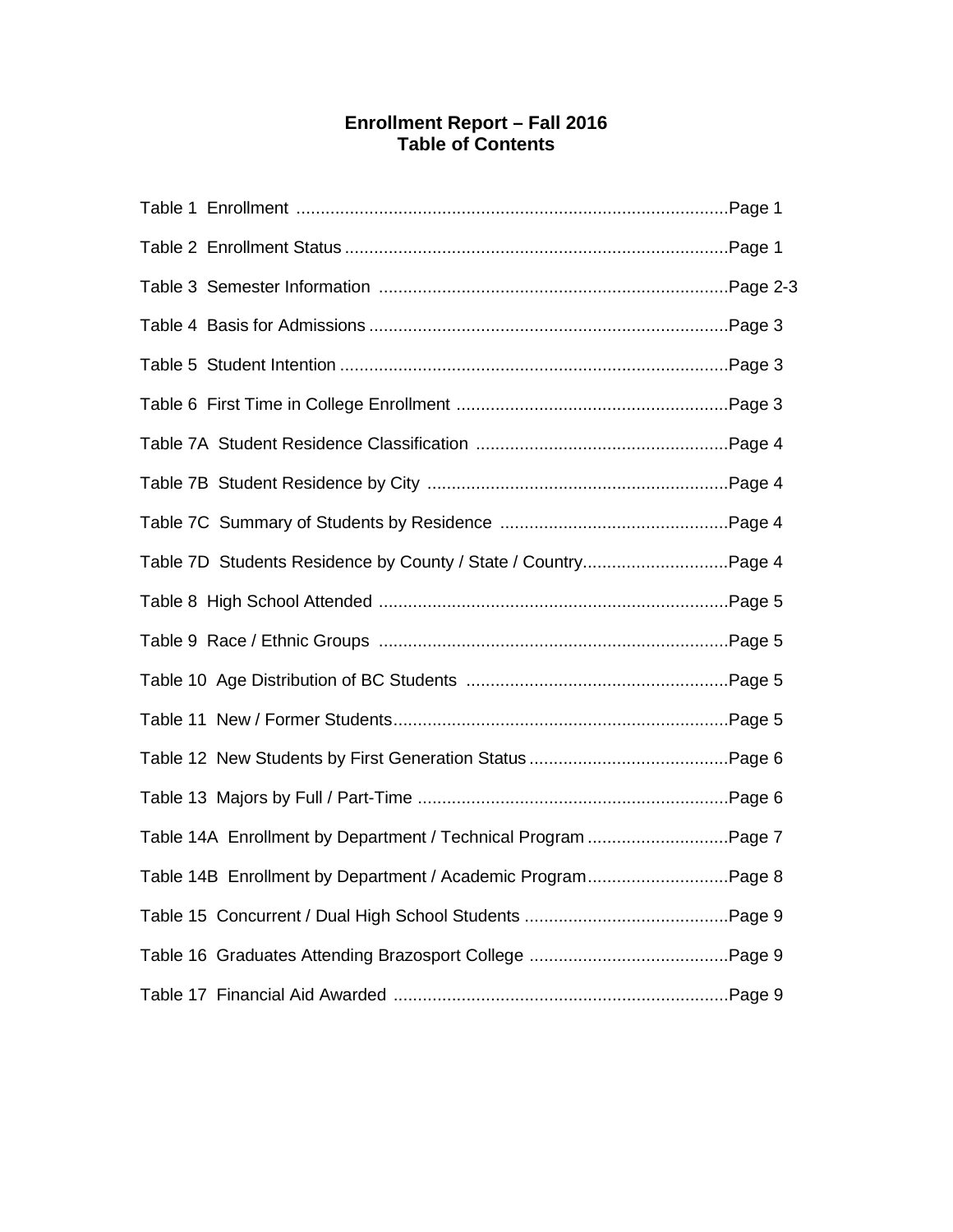# **Enrollment Report Fall 2016**

#### **Table 1 Enrollment**

## **Credit Program**

| Campus – Regular Students      |  |
|--------------------------------|--|
| Flexible Entry (24 Duplicated) |  |
| Total Enrolled (Unduplicated)  |  |

## **Non-Credit Program**

|--|

## **Total Headcount**

| Credit Program     | ົດ 4<br>−…… |
|--------------------|-------------|
| Non-credit Program | 740         |
| <b>Grand Total</b> | E OOZ<br>-  |

#### **Full-time Student Equivalent**

| Full-time student equivalent (FTSE)                       | 2,655 |
|-----------------------------------------------------------|-------|
| Note: Found by dividing total credit hours (31,861) by 12 |       |

**Table 2**

#### **Enrollment Status Part-Time / Full-Time**

|        | <b>Full-Time</b> | Part-Time* | Total | %      |
|--------|------------------|------------|-------|--------|
| Male   | 467              | .763       | 2,230 | 51.7%  |
| Female | 366              | 1.715      | 2,081 | 48.3%  |
| Total  | 833              | 3,478      | 4,311 | 100.0% |
| %      | 19.3%            | 80.7%      |       |        |

Note: \* Part-Time – Less than 12 semester hours in fall semester.

#### **Enrollment Status Day Student / Night Student**

|                        | No.   | %      |
|------------------------|-------|--------|
| Day only*              | 1.782 | 41.3%  |
| Night only*            | 1,199 | 27.8%  |
| Both Day / Night*      | 856   | 19.9%  |
| Distance Learning only | 474   | 11.0%  |
| Total                  | 4,311 | 100.0% |

Note: \* May also be enrolled in Distance Learning course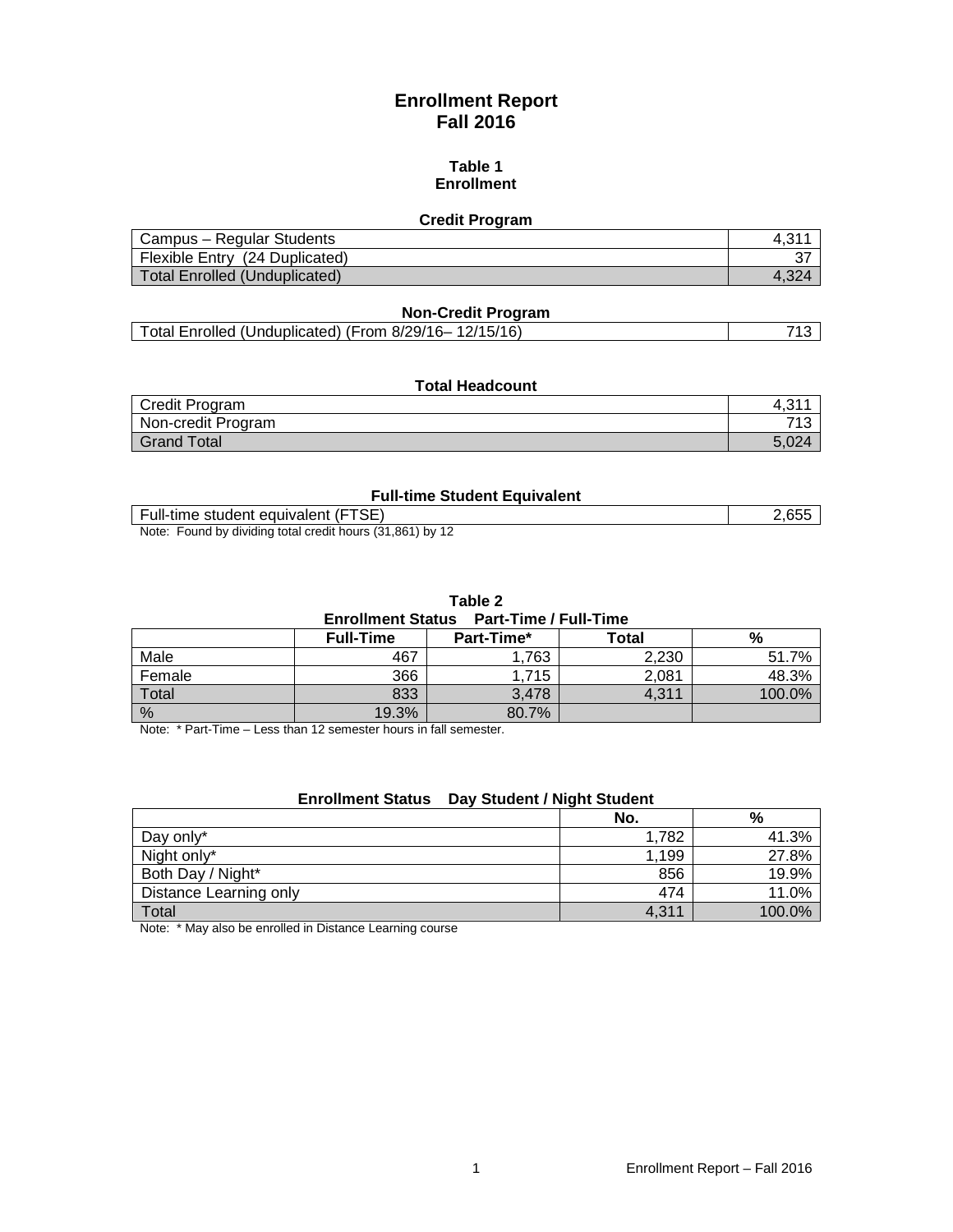## **Table 3 Semester Information**

| <b>Headcount</b>                                            |  |  |  |  |  |  |  |
|-------------------------------------------------------------|--|--|--|--|--|--|--|
| <b>Flexible Entry</b><br>State Reports*<br>Regular<br>Total |  |  |  |  |  |  |  |
| 4.311<br>37<br>4.324<br>4.348                               |  |  |  |  |  |  |  |
| Note: * Includes 24 duplicated counts                       |  |  |  |  |  |  |  |
| <b>Semester Credit Hours</b>                                |  |  |  |  |  |  |  |

|                       | <b>Vocational-</b><br><b>Technical</b> | Academic | <b>BAT</b> | <b>Totals</b> | $\%$   |
|-----------------------|----------------------------------------|----------|------------|---------------|--------|
| Regular               | 9,288                                  | 21,256   | 1.161      | 31,705        | 99.5%  |
| <b>Flexible Entry</b> | 156                                    | O        | 0          | 156           | 0.5%   |
| Total                 | 9,444                                  | 21,256   | 1,161      | 31,861        | 100.0% |
|                       |                                        |          |            |               |        |
| In-District           | 8,216                                  | 14,851   | 18         | 23,085        | 72.5%  |
| Out-of-District       | 1,228                                  | 6,405    | 1,143      | 8,776         | 27.5%  |
| <b>Totals</b>         | 9,444                                  | 21,256   | 1,161      | 31,861        | 100.0% |
| $\frac{9}{6}$         | 29.6%                                  | 66.7%    | 3.7%       | 100.0%        |        |

Note: In / Out-of-District status is determined by where a course is taught.

# **Semester Contact Hours**

|                       | <b>Vocational-</b><br><b>Technical</b> | Academic     | <b>BAT</b> | Totals     | %         |
|-----------------------|----------------------------------------|--------------|------------|------------|-----------|
| Regular               | 248.816                                | 387,552      | 18.576     | 654.944    | 99.5%     |
| <b>Flexible Entry</b> | 3,376                                  |              |            | 3,376      | 0.5%      |
| Total                 | 252,192                                | 387,552      | 18,576     | 658,320    | 100.0%    |
|                       |                                        |              |            |            |           |
| In-District           | 220,080                                | 280,016      | 288        | 500,384    | 76.0%     |
| ________              | -- - - -                               | . <b>. .</b> | .          | . __ _ _ _ | - - - - - |

| .               | -------       | ------  | ---    | ------    | .      |
|-----------------|---------------|---------|--------|-----------|--------|
| Out-of-District | 22.442<br>.∠ت | 107,536 | 18.288 | 157.936   | 24.0%  |
| <b>Totals</b>   | 252.192       | 387,552 | 18.576 | 658.320   | 100.0% |
| $\%$            | 38.3%         | 58.9%   | 2.8%   | $100.0\%$ |        |

Note: In / Out-of-District status is determined by where a course is taught.

#### **Semester Credit Hours By Student Tuition Residency Code**

| <b>PY ONGGLIE FUNION INCORDING VOUC</b>                                  |                                        |                          |               |        |  |  |
|--------------------------------------------------------------------------|----------------------------------------|--------------------------|---------------|--------|--|--|
|                                                                          | <b>Vocational-</b><br><b>Technical</b> | Academic -<br><b>BAT</b> | <b>Totals</b> | %      |  |  |
| In-District                                                              | 5.039                                  | 12.381                   | 17.420        | 54.7%  |  |  |
| Out-of-District                                                          | 4.405                                  | 10,036                   | 14.441        | 45.3%  |  |  |
| <b>Totals</b>                                                            | 9,444                                  | 22,417                   | 31,861        | 100.0% |  |  |
| A between T A T because the second of the A conditional consider because |                                        |                          |               |        |  |  |

Note: BAT hours are included in Academic credit hours.

#### **Semester Contact Hours By Student Tuition Residency Code**

|                 | <b>Vocational-</b><br><b>Technical</b> | Academic -<br><b>BAT</b> | <b>Totals</b> | %      |
|-----------------|----------------------------------------|--------------------------|---------------|--------|
| In-District     | 137,888                                | 225,968                  | 363,856       | 55.3%  |
| Out-of-District | 114.304                                | 180.160                  | 294.464       | 44.7%  |
| <b>Totals</b>   | 252.192                                | 406.128                  | 658.320       | 100.0% |

Note: BAT hours are included in Academic contact hours.

#### **Distance Learning Semester Contact Hours**

|            | <b>Hours</b> | %         |
|------------|--------------|-----------|
| Internet   | 105,216      | 81.2%     |
| <b>VCT</b> | 992          | 0.8%      |
| Hybrid     | 23,360       | 18.0%     |
| Total      | 129,568      | $100.0\%$ |

Note: The distance learning contact hours are included in semester contact hours.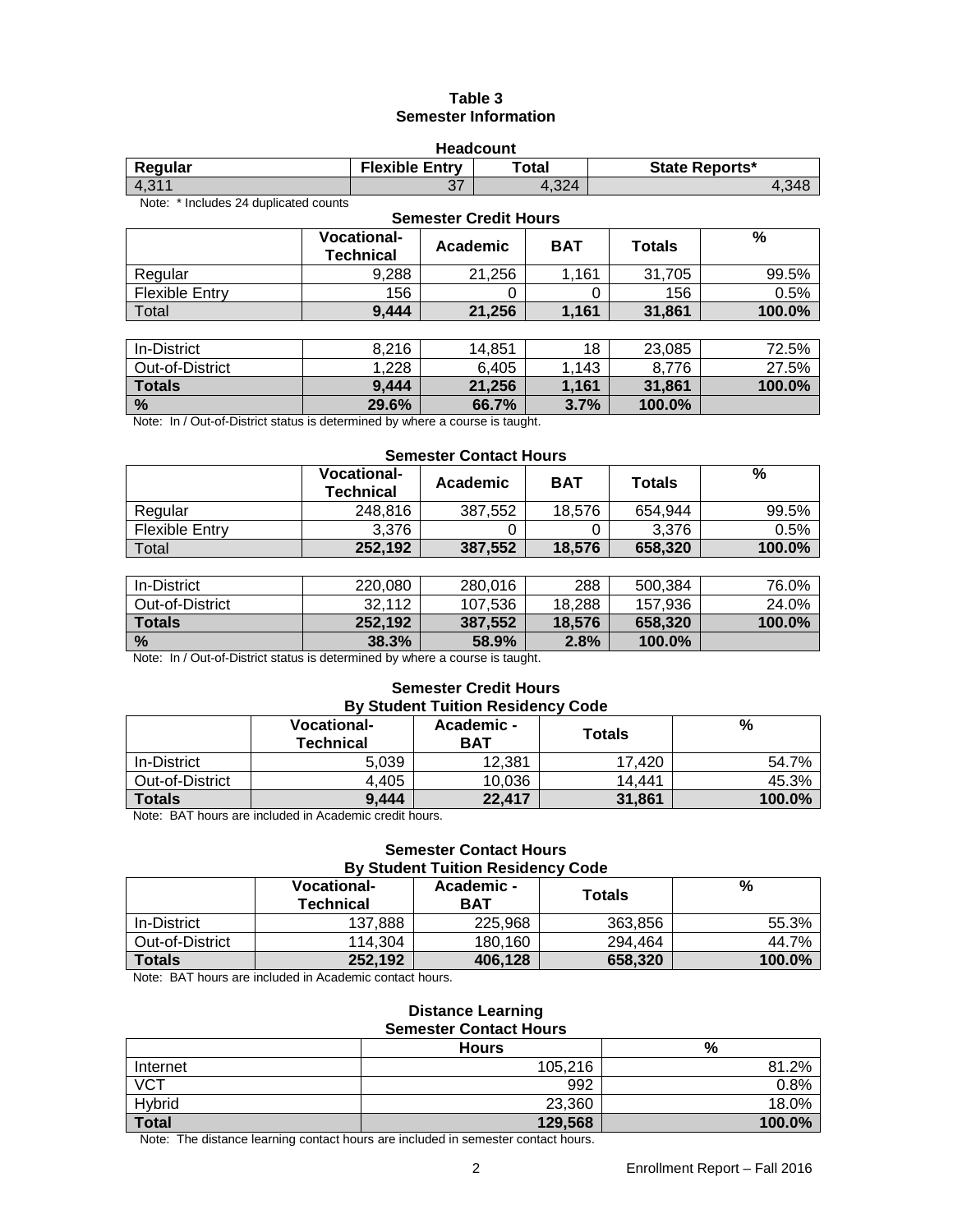#### **Table 3 Semester Information Contact hours** *NOT* **funded**

|                                   | No. | %         |
|-----------------------------------|-----|-----------|
| Developmental Hours               | -57 | 10.3%     |
| Academic Hours (Three-peat rule)  | 498 | 89.7%     |
| Technical Hours (Three-peat rule) |     | $0.0\%$   |
| Total                             | 555 | $100.0\%$ |

**Table 4 Basis for Admissions for Student Body**

|                                        | No.   | %      |
|----------------------------------------|-------|--------|
| <b>High School Graduate</b>            | 576   | 13.4%  |
| Individual Approval                    | 1,126 | 26.1%  |
| G.E.D.                                 | 69    | 1.6%   |
| Former Student (Continuing Student &   | 2,101 | 48.7%  |
| <b>Re-entered Previous Admissions)</b> |       |        |
| <b>College Transfer</b>                | 439   | 10.2%  |
| Total                                  | 4.311 | 100.0% |

**Table 5 Student Intention Why Students Attend Brazosport College**

|                            | No.   | $\%$   |
|----------------------------|-------|--------|
| Earn an Associate's Degree | 2,357 | 54.7%  |
| Earn a Certificate         | 920   | 21.3%  |
| Earn Credits for Transfer  | 629   | 14.6%  |
| Job Skills                 | 12    | 0.3%   |
| <b>Personal Enrichment</b> | 28    | 0.6%   |
| Did Not Respond            | 344   | 8.0%   |
| Earn a BAT Degree          | 21    | 0.5%   |
| Total                      | 4.311 | 100.0% |

**Table 6 First Time in College Enrollment**

|        | --  |        |
|--------|-----|--------|
|        | No. | %      |
| Male   | 259 | 54.5%  |
| Female | 216 | 45.5%  |
| Total  | 475 | 100.0% |

Note: FTIC excludes transfer students and dual credit students.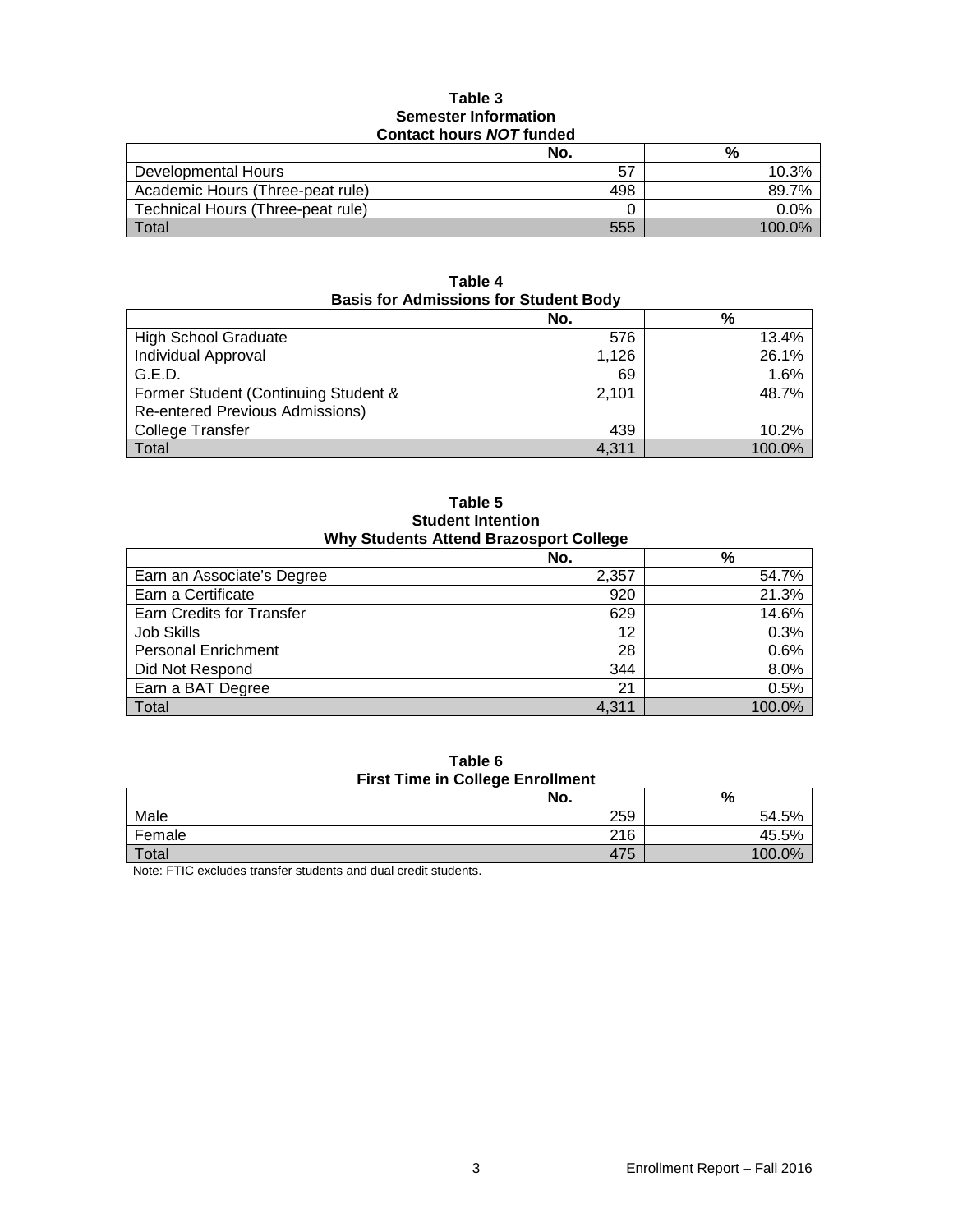| Student Residence Classification |       |        |
|----------------------------------|-------|--------|
|                                  | No.   | %      |
| In-District                      | 2.404 | 55.8%  |
| Out-of-District                  | 1.851 | 42.9%  |
| Out-of-State                     | 29    | 0.7%   |
| Foreign                          | 27    | 0.6%   |
| Total                            | 4,311 | 100.0% |

**Table 7A Student Residence Classification**

#### **Table 7B Student Residence by City**

| <b>City</b>            | No.   | $\%$   |
|------------------------|-------|--------|
| Angleton               | 783   | 18.2%  |
| <b>Brazoria</b>        | 354   | 8.2%   |
| Clute                  | 656   | 15.2%  |
| Danbury                | 42    | 1.0%   |
| Freeport               | 517   | 12.0%  |
| Lake Jackson           | 1,262 | 29.3%  |
| Sweeny                 | 213   | 4.9%   |
| West Columbia          | 158   | 3.7%   |
| <b>Other Residence</b> | 326   | 7.6%   |
| <b>Total Students</b>  | 4,311 | 100.0% |

# **Table 7C Summary of Students by Residence**

|                          | No.   | %      |
|--------------------------|-------|--------|
| <b>Texas Counties</b>    | 4.255 | 98.    |
| <b>Other States</b>      | 29    | 7%     |
| <b>Foreign Countries</b> | 77    | ን.6%   |
| Total                    | 4,311 | 100.0% |

| Students Residence by County / State / Country |                |        |                  |                |         |
|------------------------------------------------|----------------|--------|------------------|----------------|---------|
| <b>Residence</b>                               | No.            | %      | <b>Residence</b> | No.            | %       |
| <b>Bosque County</b>                           | 1              | .02%   | Florida          | 1              | .02%    |
| <b>Brazoria County</b>                         | 4,099          | 95.08% | Georgia          | 1              | .02%    |
| <b>Cameron County</b>                          | 1              | .02%   | <b>Illinois</b>  | 3              | .07%    |
| Colorado County                                | 1              | .02%   | Indiana          | 1              | .02%    |
| Fort Bend County                               | 18             | .42%   | Louisiana        | 3              | .07%    |
| <b>Galveston County</b>                        | 24             | .56%   | Maryland         | 1              | .02%    |
| <b>Harris County</b>                           | 12             | .28%   | Michigan         | 1              | .02%    |
| <b>Hidalgo County</b>                          | $\overline{7}$ | .16%   | Mississippi      | $\overline{2}$ | .05%    |
| <b>Limestone County</b>                        | 1              | .02%   | Montana          | 1              | .02%    |
| <b>Lubbock County</b>                          | 1              | .02%   | Nebraska         | 1              | .02%    |
| Matagorda County                               | 83             | 1.93%  | Ohio             | 1              | .02%    |
| <b>Montgomery County</b>                       | 1              | .02%   | Oklahoma         | 5              | .12%    |
| <b>Orange County</b>                           | 1              | .02%   | Oregon           | 1              | .02%    |
| Polk County                                    | 1              | .02%   | Tennessee        | 1              | .02%    |
| <b>Tarrant County</b>                          | 1              | .02%   | Wisconsin        | 1              | .02%    |
| Victoria County                                | 1              | .02%   |                  |                |         |
| <b>Wharton County</b>                          | 2              | .05%   | Finland          | 1              | .02%    |
|                                                |                |        | India            | 1              | .02%    |
| Alabama                                        | 1              | .02%   | Mexico           | 23             | .53%    |
| Arizona                                        | 1              | .02%   | Thailand         | 1              | .02%    |
| California                                     | $\overline{2}$ | .05%   | Ukraine          | 1              | .02%    |
| Colorado                                       | 1              | .02%   | Total            | 4,311          | 100.00% |

# **Table 7D**

Note: Includes students that pay C & D coded tuition.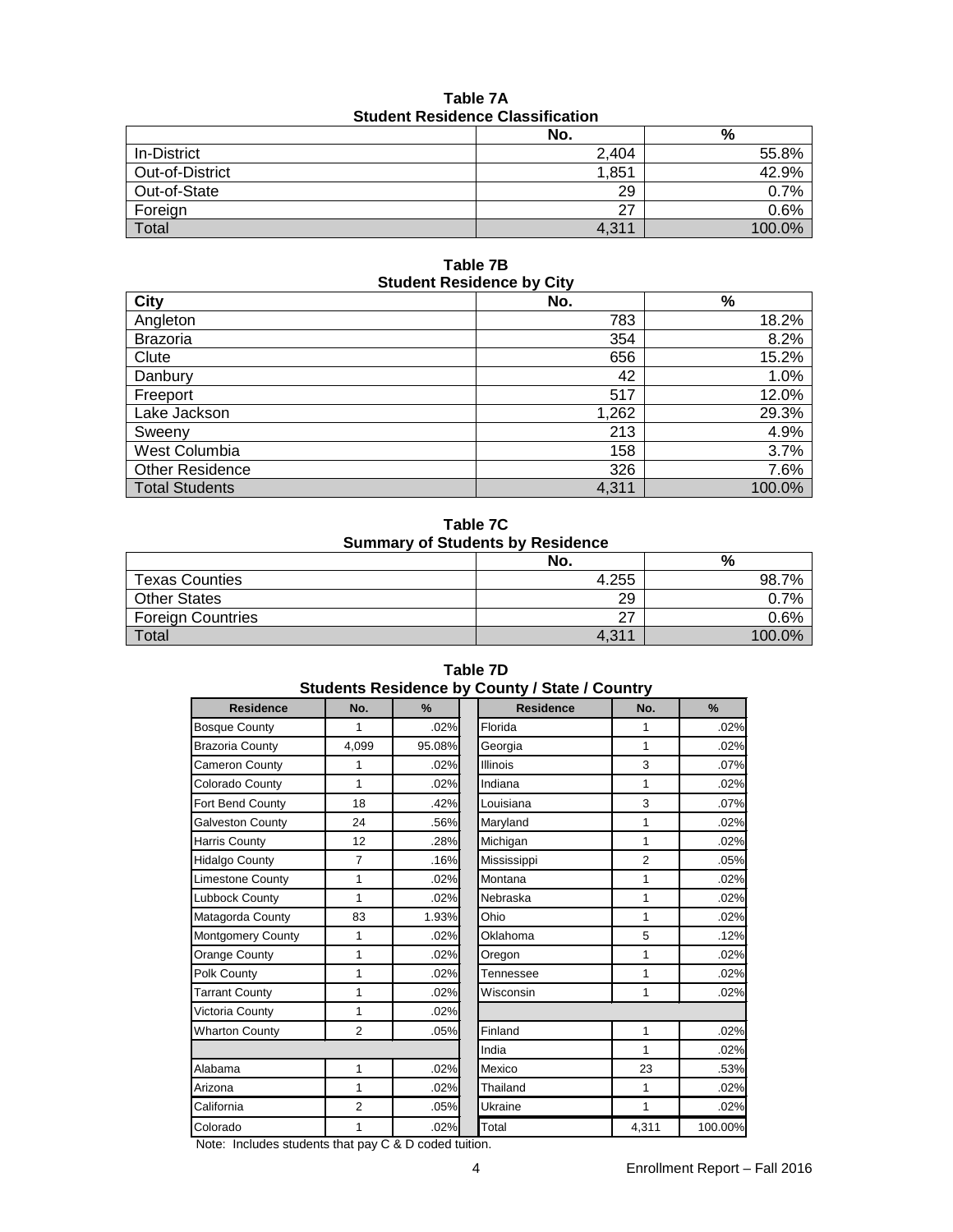#### **Table 8 High School Attended**

| <b>School</b>                      | $1.1911$ concentrations and $2.1$<br>No. | %      |
|------------------------------------|------------------------------------------|--------|
| Angleton                           | 719                                      | 16.7%  |
| <b>Brazosport</b>                  | 448                                      | 10.4%  |
| <b>Brazosport Christian School</b> | 20                                       | 0.5%   |
| Brazoswood                         | 1,333                                    | 30.9%  |
| Columbia                           | 362                                      | 8.4%   |
| Danbury                            | 44                                       | 1.0%   |
| Sweeny                             | 327                                      | 7.6%   |
| Other Schools                      | 737                                      | 17.1   |
| No School Assigned                 | 321                                      | 7.4%   |
| <b>Total Students</b>              | 4,311                                    | 100.0% |

**Table 9 Race / Ethnic Groups**

| <b>Race / Ethnicity</b>          | No.   | %      |  |  |
|----------------------------------|-------|--------|--|--|
| White                            | 2,062 | 47.8%  |  |  |
| Black / African American         | 299   | 6.9%   |  |  |
| Hispanic                         | 1,683 | 39.0%  |  |  |
| Asian                            | 47    | 1.1%   |  |  |
| American Indian / Alaskan Native |       | 0.2%   |  |  |
| Non-Resident Alien               | 3     | 0.1%   |  |  |
| Race Unknown                     | 72    | 1.7%   |  |  |
| Native Hawaiian / Other Pacific  | 0     | 0.0%   |  |  |
| Islander                         |       |        |  |  |
| 2 or more races                  | 138   | 3.2%   |  |  |
| Total                            | 4,311 | 100.0% |  |  |

# **Table 10**

| <b>Age Distribution of BC Students</b> |       |        |  |  |  |  |  |
|----------------------------------------|-------|--------|--|--|--|--|--|
| Age                                    | No.   | $\%$   |  |  |  |  |  |
| Under 18                               | 1,178 | 27.3%  |  |  |  |  |  |
| $18 - 21$                              | 1,378 | 32.0%  |  |  |  |  |  |
| 22-24                                  | 471   | 10.9%  |  |  |  |  |  |
| 25-30                                  | 575   | 13.3%  |  |  |  |  |  |
| $31 - 35$                              | 273   | 6.3%   |  |  |  |  |  |
| 36-50                                  | 356   | 8.3%   |  |  |  |  |  |
| 51 and above                           | 80    | 1.9%   |  |  |  |  |  |
| Total                                  | 4,311 | 100.0% |  |  |  |  |  |
| $= 23.3$<br>Average Age                |       |        |  |  |  |  |  |

Median Age = 20.0

# **Table 11**

| <b>New / Former Students</b> |       |        |  |  |  |
|------------------------------|-------|--------|--|--|--|
| %<br>No.                     |       |        |  |  |  |
| <b>Former Students</b>       | 3,646 | 84.6%  |  |  |  |
| New Students*                | 665   | 15.4%  |  |  |  |
| <b>Total</b>                 | 4,311 | 100.0% |  |  |  |

Note: \* Indicates students new to Brazosport College--includes transfer students.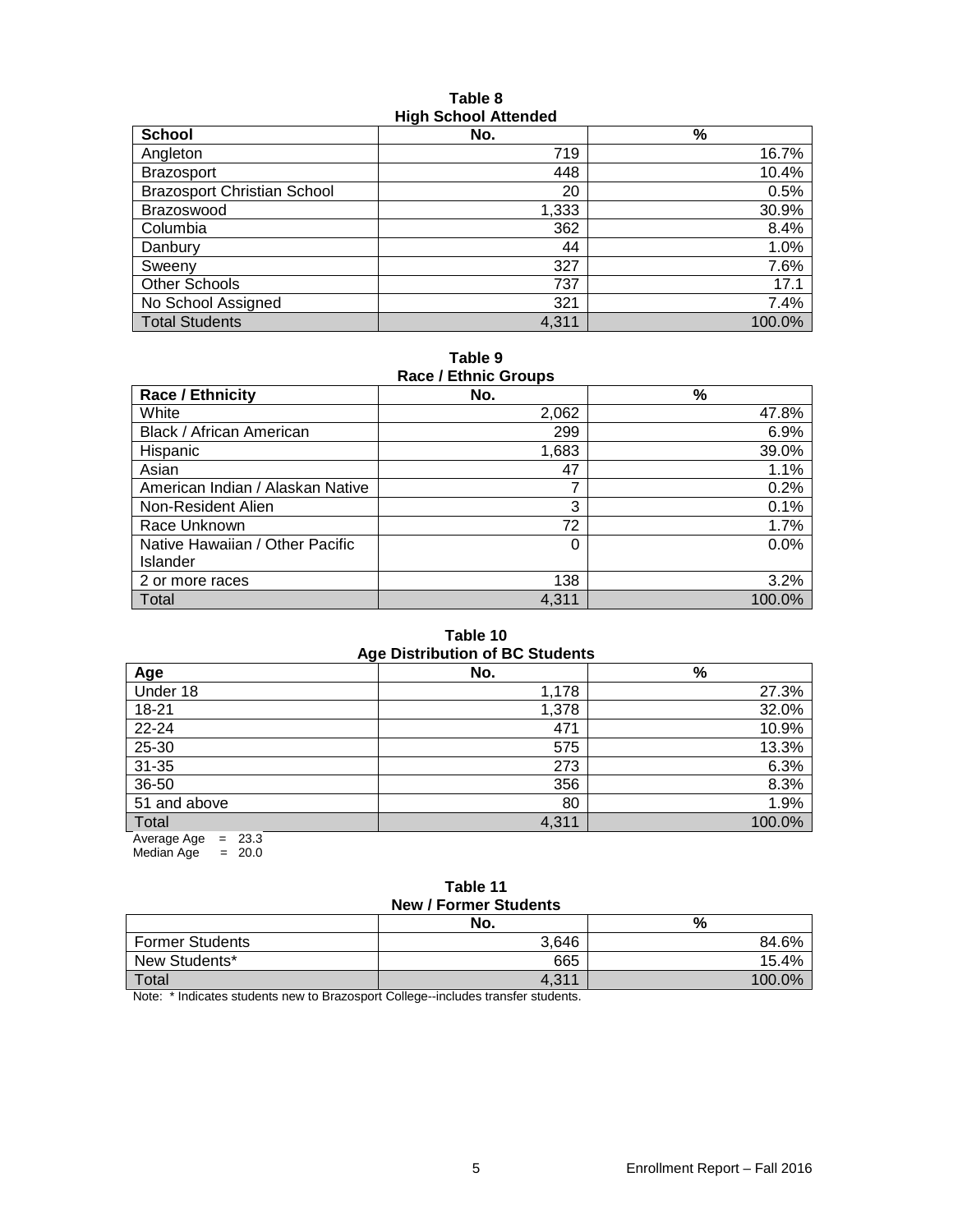| Table 12                                 |
|------------------------------------------|
| New Students* by First Generation Status |

|                                 | No. | %      |
|---------------------------------|-----|--------|
| <b>First Generation Student</b> | 281 | 42.3%  |
| Not First Generation Student    | 135 | 20.3%  |
| No response in mother's or      | 249 | 37.4%  |
| father's education level        |     |        |
| Total                           | 665 | 100 0% |

Note: \* Indicates students new to Brazosport College--includes transfer students.

A first generation student is defined by both parents' education level below a Baccalaureate Degree.

#### **Table 13 Majors by Full / Part-Time**

# **General Academic Degree Majors (AA)**

|       | Not Dual Credit<br><b>Student</b> | <b>Dual Credit</b><br><b>Student</b> | No.   | %      |  |
|-------|-----------------------------------|--------------------------------------|-------|--------|--|
| Full  | 309                               |                                      | 326   | 20.1%  |  |
| Part  | 662                               | 630                                  | 1,292 | 79.9%  |  |
| Total | 971                               | 647                                  | 1,618 | 100.0% |  |

#### **General Academic Degree Majors (AS)**

|       | <b>Not Dual Credit</b><br>Student | <b>Dual Credit</b><br>Student | No. | %      |
|-------|-----------------------------------|-------------------------------|-----|--------|
| Full  | 113                               |                               | 114 | 31.1%  |
| Part  | 226                               | 26                            | 252 | 68.9%  |
| Total | 339                               | 27                            | 366 | 100.0% |

| <b>Other Academic Majors</b> |                                          |                               |     |        |  |  |  |
|------------------------------|------------------------------------------|-------------------------------|-----|--------|--|--|--|
|                              | <b>Not Dual Credit</b><br><b>Student</b> | <b>Dual Credit</b><br>Student | No. | %      |  |  |  |
| Full                         | 84                                       |                               | 85  | 21.4%  |  |  |  |
| Part                         | 157                                      | 156                           | 313 | 78.6%  |  |  |  |
| Total                        | 241                                      | 157                           | 398 | 100.0% |  |  |  |

| <b>Technical Majors</b> |                            |                               |       |        |  |  |  |
|-------------------------|----------------------------|-------------------------------|-------|--------|--|--|--|
|                         | Not Dual Credit<br>Student | <b>Dual Credit</b><br>Student | No.   | %      |  |  |  |
| Full                    | 254                        |                               | 254   | 14.5%  |  |  |  |
| Part                    | 1,200                      | 295                           | 1.495 | 85.5%  |  |  |  |
| Total                   | $-1.454$                   | 295                           | 1.749 | 100.0% |  |  |  |

#### **Bachelor's in Applied Technology Majors**

|       |                            |                                      | ັ   |        |
|-------|----------------------------|--------------------------------------|-----|--------|
|       | Not Dual Credit<br>Student | <b>Dual Credit</b><br><b>Student</b> | No. | %      |
| Full  | 54                         |                                      | 54  | 30.0%  |
| Part  | 126                        |                                      | 126 | 70.0%  |
| Total | 180                        |                                      | 180 | 100.0% |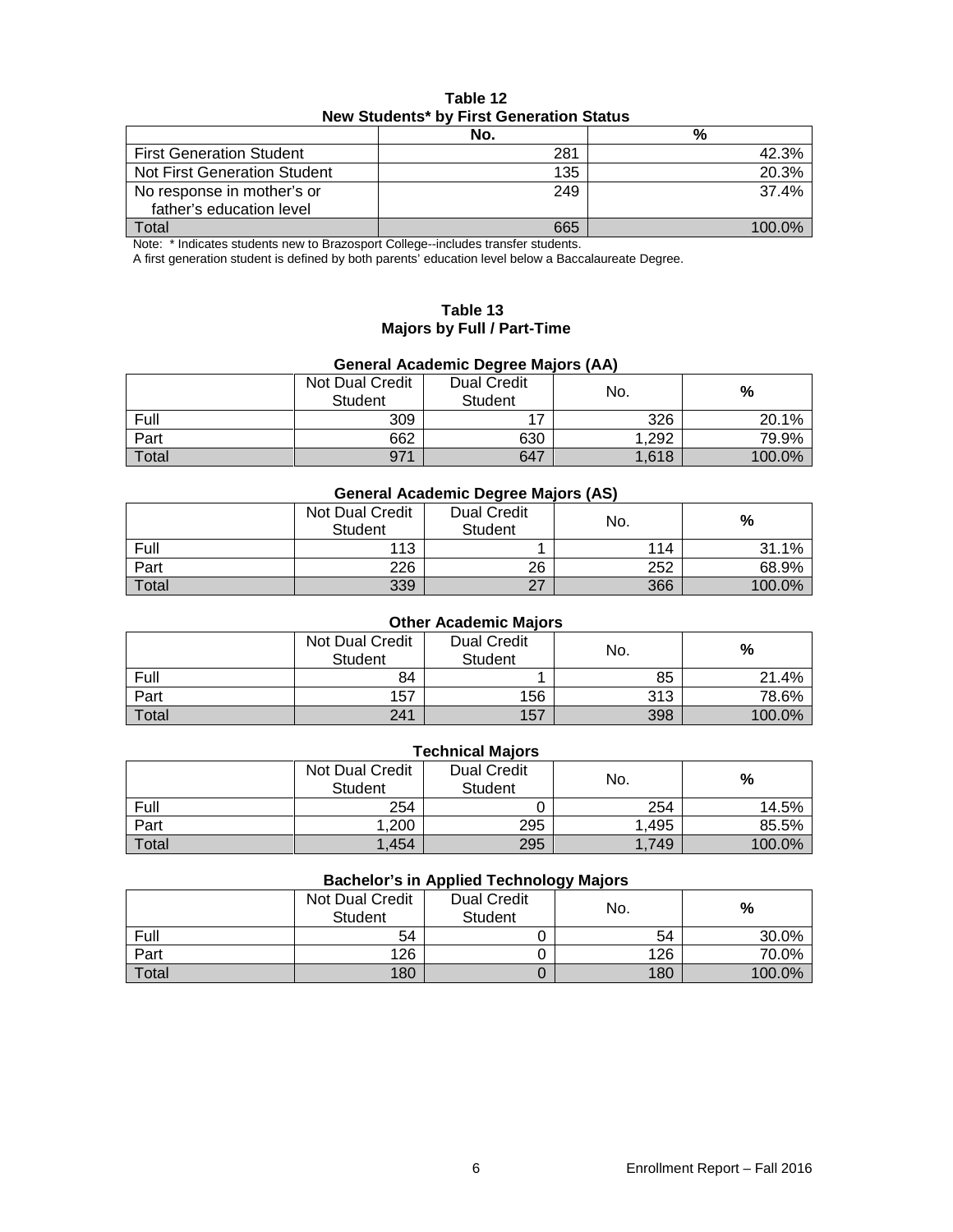#### **Table 14A Enrollment by Department**

# **Technical Programs**

**Fall 2016**

|              | <b>Total</b>    | <b>Semester</b> | <b>Contact</b><br><b>Hours</b> |        |                  |             |
|--------------|-----------------|-----------------|--------------------------------|--------|------------------|-------------|
|              | <b>Students</b> | <b>Hours</b>    | Lec/Lab                        | Co-op  | <b>Practicum</b> | <b>FTSE</b> |
| <b>ACNT</b>  | 50              | $\overline{75}$ | 1,600                          |        |                  | 6.25        |
| <b>AUMT</b>  | 126             | 252             | 6,464                          |        |                  | 21.00       |
| <b>BMGT</b>  | 25              | 75              | 1,200                          |        |                  | 6.25        |
| <b>BUSG</b>  | 21              | 63              | 1,008                          |        |                  | 5.25        |
| <b>CDEC</b>  | 8               | 21              | 624                            | 320    |                  | 1.75        |
| <b>CETT</b>  | 24              | 36              | 768                            |        |                  | 3.00        |
| <b>CJLE</b>  | 116             | 290             | 9,280                          |        |                  | 24.17       |
| <b>CNBT</b>  | 298             | 504             | 14,496                         | 5,120  |                  | 42.00       |
| <b>CTEC</b>  | 162             | 272             | 5,152                          |        |                  | 22.67       |
| <b>DFTG</b>  | 282             | 423             | 10,352                         | 1,280  |                  | 35.25       |
| <b>ELPT</b>  | 298             | 468             | 9,760                          |        |                  | 39.00       |
| <b>ELTN</b>  | 30              | 45              | 5,040                          | 4,800  |                  | 3.75        |
| <b>EMSP</b>  | 54              | 113             | 4,368                          |        |                  | 9.42        |
| <b>ENTC</b>  | 42              | 63              | 1,344                          |        |                  | 5.25        |
| <b>EPCT</b>  | 48              | 112             | 1,792                          |        |                  | 9.33        |
| <b>HART</b>  | 118             | 232             | 5,328                          | 800    |                  | 19.33       |
| <b>HITT</b>  | 104             | 294             | 4,848                          |        |                  | 24.50       |
| <b>IMED</b>  | 26              | 39              | 832                            |        |                  | 3.25        |
| <b>INTC</b>  | 380             | 684             | 13,984                         |        |                  | 57.00       |
| <b>ITNW</b>  | 122             | 183             | 3,904                          |        |                  | 15.25       |
| <b>ITSC</b>  | 130             | 195             | 4,736                          | 640    |                  | 16.25       |
| <b>ITSE</b>  | 24              | 36              | 960                            |        |                  | 3.00        |
| <b>ITSW</b>  | 24              | 36              | 768                            |        |                  | 3.00        |
| <b>MCHN</b>  | 434             | 651             | 25,040                         | 13,120 |                  | 54.25       |
| <b>MUSC</b>  | $\overline{4}$  | 4               | 96                             |        |                  | 0.33        |
| <b>OSHT</b>  | 134             | 410             | 7,536                          |        |                  | 34.17       |
| <b>PFPB</b>  | 194             | 306             | 10,992                         | 5,440  |                  | 25.50       |
| POFI         | 138             | 207             | 8,592                          | 3,840  |                  | 17.25       |
| <b>POFT</b>  | 140             | 228             | 5,408                          |        |                  | 19.00       |
| <b>PTAC</b>  | 801             | 1,798           | 38,240                         |        |                  | 149.83      |
| <b>RNSG</b>  | 160             | 312             | 10,608                         |        |                  | 26.00       |
| <b>TECM</b>  | 112             | 224             | 4,480                          |        |                  | 18.67       |
| <b>VNSG</b>  | 32              | 96              | 6,144                          |        |                  | 8.00        |
| <b>WLDG</b>  | 344             | 689             | 26,256                         | 800    |                  | 57.42       |
| <b>Total</b> | 5,005           | 9,436           | 252,000                        | 36,160 | $\bf{0}$         |             |

Note: Interinstitutional hours are not included.

Enrollment may be duplicated.

FTSE = fall semester hours divided by 12.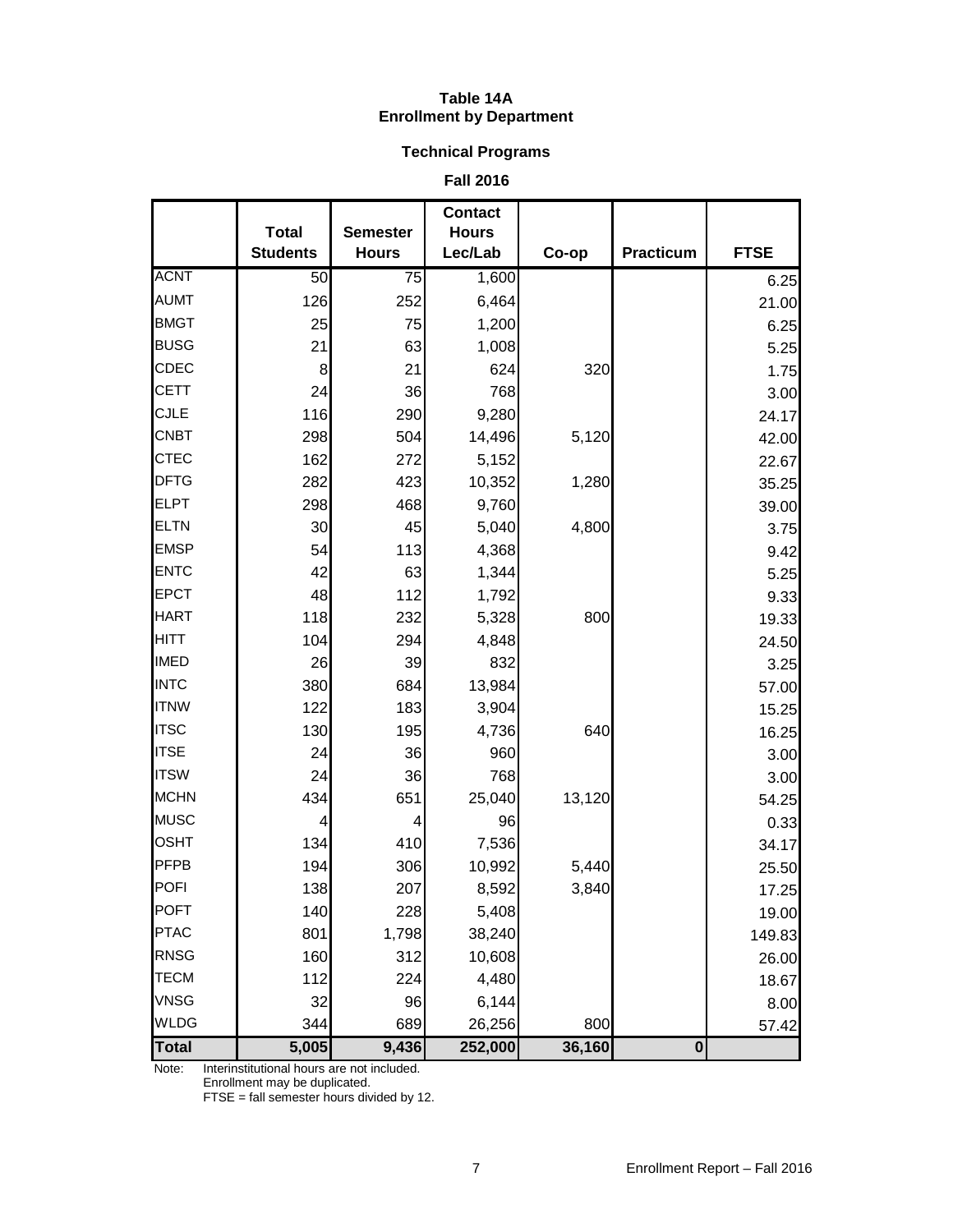## **Table 14B Enrollment by Department**

# **Academic Programs**

|                |                                 |                                 | <b>Contact</b>          |          |           |             |
|----------------|---------------------------------|---------------------------------|-------------------------|----------|-----------|-------------|
|                | <b>Total</b><br><b>Students</b> | <b>Semester</b><br><b>Hours</b> | <b>Hours</b><br>Lec/Lab | Co-op    | Practicum | <b>FTSE</b> |
| <b>ACCT</b>    | 100                             | $\overline{200}$                | 3,200                   |          |           | 16.67       |
| <b>ARTS</b>    | 284                             | 690                             | 13,632                  |          |           | 57.50       |
| <b>BCIS</b>    | 366                             | 732                             | 14,640                  |          |           | 61.00       |
| <b>BIOL</b>    | 1,044                           | 2,134                           | 50,112                  |          |           | 177.83      |
| <b>BUSI</b>    | 23                              | 69                              | 1,104                   |          |           | 5.75        |
| <b>CHEM</b>    | 530                             | 1,068                           | 24,016                  |          |           | 89.00       |
| COSC           | 46                              | 69                              | 1,840                   |          |           | 5.75        |
| CRIJ           | 73                              | 219                             | 3,504                   |          |           | 18.25       |
| <b>DRAM</b>    | 50                              | 109                             | 2,656                   |          | 1,024     | 9.08        |
| <b>ECON</b>    | 70                              | 210                             | 3,360                   |          |           | 17.50       |
| EDUC           | 34                              | 51                              | 1,088                   |          |           | 4.25        |
| <b>ENGL</b>    | 966                             | 2,654                           | 44,768                  |          |           | 221.17      |
| <b>ENVR</b>    | 136                             | 274                             | 6,528                   |          |           | 22.83       |
| GOVT           | 487                             | 1,461                           | 23,376                  |          |           | 121.75      |
| <b>HIST</b>    | 572                             | 1,716                           | 27,456                  |          |           | 143.00      |
| <b>HUMA</b>    | 227                             | 681                             | 10,896                  |          |           | 56.75       |
| <b>MATH</b>    | 1,393                           | 3,504                           | 62,272                  |          |           | 292.00      |
| <b>MHSM</b>    | 49                              | 172                             | 2,752                   |          |           | 14.33       |
| <b>MUAP</b>    | 42                              | 42                              | 672                     |          |           | 3.50        |
| <b>MUEN</b>    | 72                              | 72                              | 4,160                   |          |           | 6.00        |
| <b>MUSI</b>    | 197                             | 443                             | 7,760                   |          |           | 36.92       |
| <b>PHYS</b>    | 142                             | 288                             | 6,816                   |          |           | 24.00       |
| <b>PSYC</b>    | 1,011                           | 3,033                           | 48,528                  |          |           | 252.75      |
| SOCI           | 151                             | 453                             | 7,248                   |          |           | 37.75       |
| <b>SPAN</b>    | 43                              | 89                              | 1,744                   |          |           | 7.42        |
| <b>SPCH</b>    | 305                             | 915                             | 14,640                  |          |           | 76.25       |
| <b>TECA</b>    | 20                              | 39                              | 736                     |          |           | 3.25        |
| <b>TMGT</b>    | 351                             | 989                             | 15,824                  |          |           | 82.42       |
| <b>Total</b>   | 8,784                           | 22,376                          | 405,328                 | $\bf{0}$ | 1,024     |             |
| Grand<br>Total | 13,789                          | 31,812                          | 657,328                 | 36,160   | 1,024     |             |

Note: Interinstitutional hours are not included.

Enrollment may be duplicated.

FTSE = fall semester hours divided by 12.